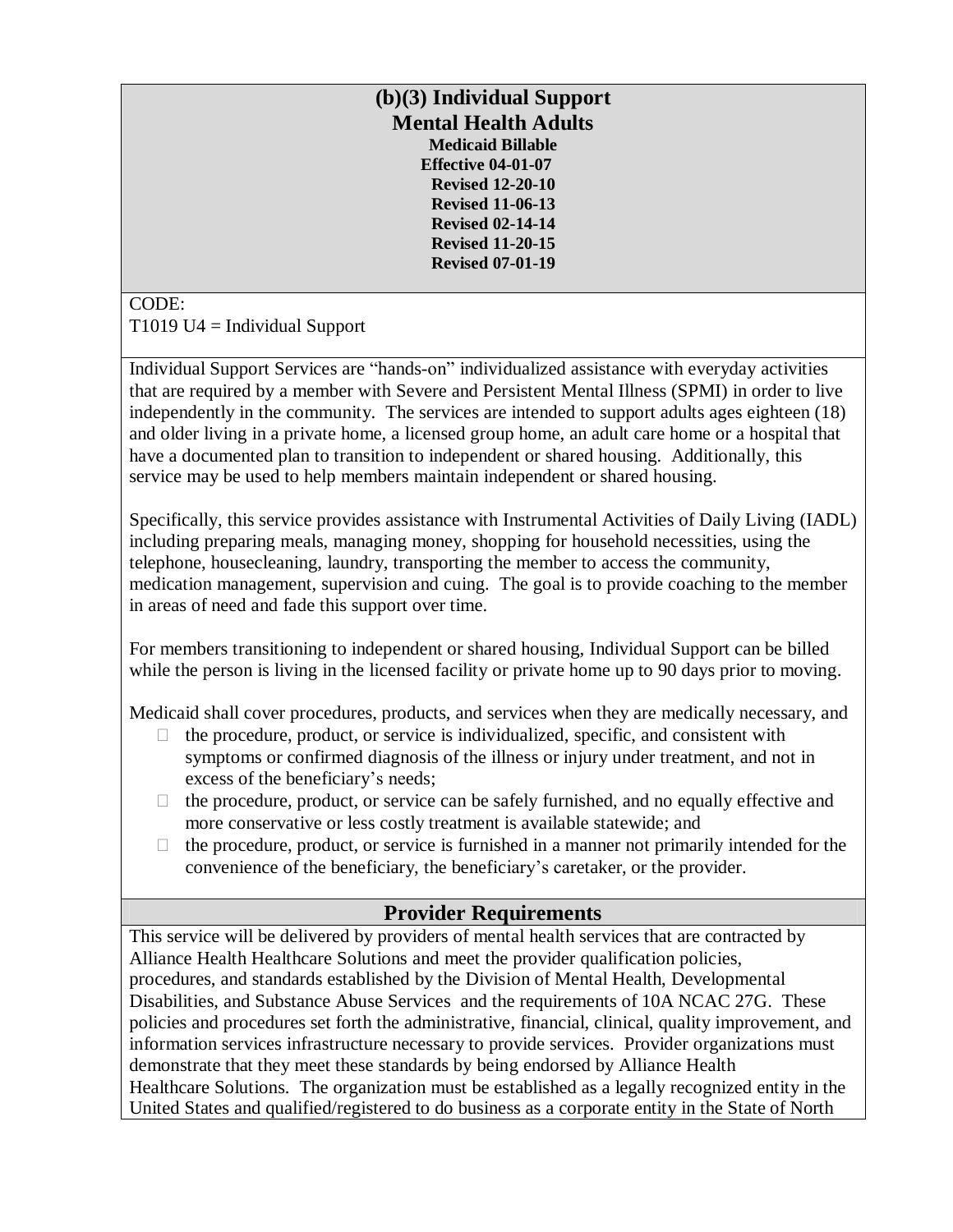Carolina. Additionally, within one year of enrollment as a provider with NC Medicaid, the organization shall achieve national accreditation with one of the accrediting bodies approved by the N.C. Department of Health and Human Services (DHHS).

Tribal providers do not need to meet licensure or accreditation requirements.

#### **Staffing Requirements**

This service is delivered by paraprofessional staff employed by the contracted provider and supervised by that provider's qualified professional. The paraprofessional must meet the requirements of NCAC 10A 27G .0104(15) and have at least two (2) years of experience working with the population served.

Paraprofessional staff providing Individual Supports must complete at least 20 hours of initial training or continuing education in the following areas within the 90 days of the date of hire to provide this service:

- $\Box$  Clinical and psychosocial needs of the SPMI population;
- $\Box$  Psychotropic medications and possible side effects
- $\Box$  Drugs of abuse and related symptoms
- $\Box$  Crisis management
- $\Box$  Principles of recovery, resiliency and empowerment
- $\Box$  Community resources and services, including pertinent referral criteria
- $\Box$  Member/family support networking
- $\Box$  Diagnoses and clinical issues regarding the population served
- Crisis Intervention and Response
- $\Box$  Individual Support Planning to include development of goals/strategies
- $\Box$  Protective Devices/Usage as applicable for the member
- □ Cultural Diversity/Awareness
- $\Box$  Knowledge of the Service Delivery System

# **Service Type/Setting**

Individual Support is a periodic service. It is intended to support members living in a private home, a licensed group home, an adult care home or a hospital who intend to move to independent housing or members that need assistance with maintaining independent or shared housing. Members who access this service in order to obtain housing must have a documented transition plan with a goal of transitioning to independent housing within the next 90 days. The service is not available to members earlier than 90 days prior to the intended transition date. The service can also be provided on an ongoing basis once the transition has occurred, but a clear plan for step down of the service frequency should be developed.

# **Program Requirements**

Individual Support is a one-on-one service provided directly to the member. The goals incorporated in the plan must justify the hours requested, and must include a step-down plan which identifies and utilizes natural supports.

# **Utilization Management**

Prior authorization is required. Units are provided in fifteen (15) minute increments. No more than 240 units per month/sixty (60) hours per month of Individual Support may be provided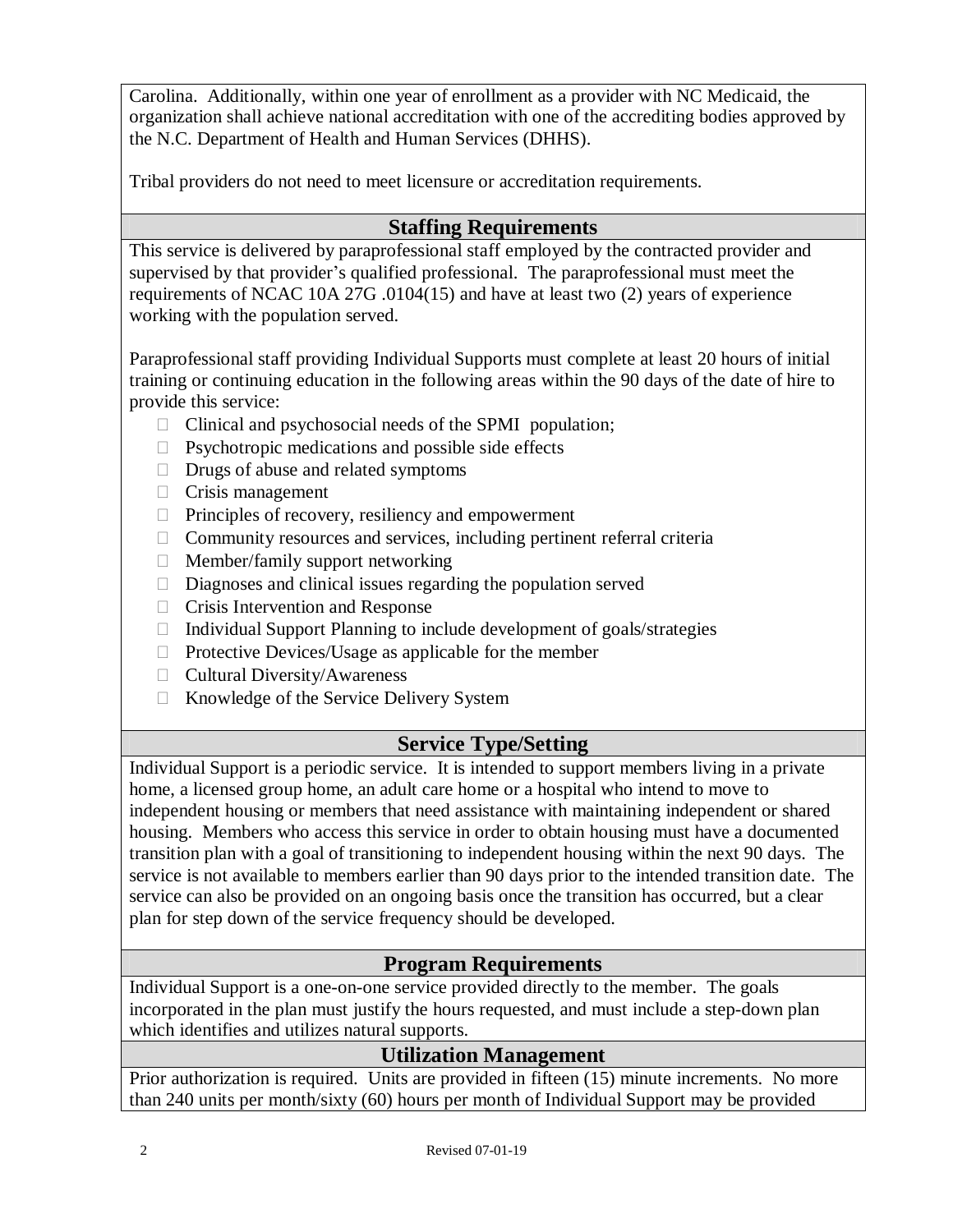unless specific authorization for exceeding this limit is approved. Initial authorization of services may not exceed ninety (90) days. Reauthorization will be required every ninety (90) days.

#### **Entrance Criteria**

Adults eligible for this service must be age eighteen (18) or older with SPMI, a mental illness that is so severe and chronic that it prevents or erodes development of functional capacities in primary aspects of daily life such as personal hygiene and self-care, decision-making, interpersonal relationships, social transactions, learning and recreational activities; or who is receiving Supplemental Security Income (SSI) or Social Security Disability Income (SSDI) due to mental illness.

There must be documented evidence of the diagnosis and deficits by a licensed professional (i.e. clinical assessment, psychiatric evaluation, etc.).

Each individual receiving this service is required to have a Service Plan, Individual Support Plan (ISP) or Person-Centered Plan (PCP) that is fully complete prior to or on the first date of service. The amount, duration, and frequency of the service, as well as any specialized interventions, must be included in the plan. If the member is receiving two or more services, a unified plan is required.

A LOCUS level of II or greater is required.

#### **Continued Stay Criteria**

the time frame outlined in the member's plan or the member continues to be at risk for relapse based on history or the tenuous nature of the functional gains or any one of the following apply: The desired outcome or level of functioning has not been restored, improved, or sustained over

- $\Box$  Member has achieved initial instrumental activities of daily living goals and continued services are needed in order to achieve additional goals.
- $\Box$  Member is making satisfactory progress toward meeting instrumental activities of daily living
- $\Box$  Member is making some progress, but the specific interventions need to be modified so that greater gains, which are consistent with member's instrumental activities of daily living goals, are possible or can be achieved.
- $\Box$  Member is not making progress; the instrumental activities of daily living goals must be modified to identify interventions that are more effective.

# **Discharge Criteria**

the instrumental activities of daily living goals outlined in the Plan and has developed skills to function independently or member has been connected to natural supports in the community or no longer benefits from this service, and ANY of the following apply: Discharge should occur when the member's level of functioning has improved with respect to

 $\Box$  Member has achieved instrumental activities of daily living goals; discharge to a lower level of care is indicated.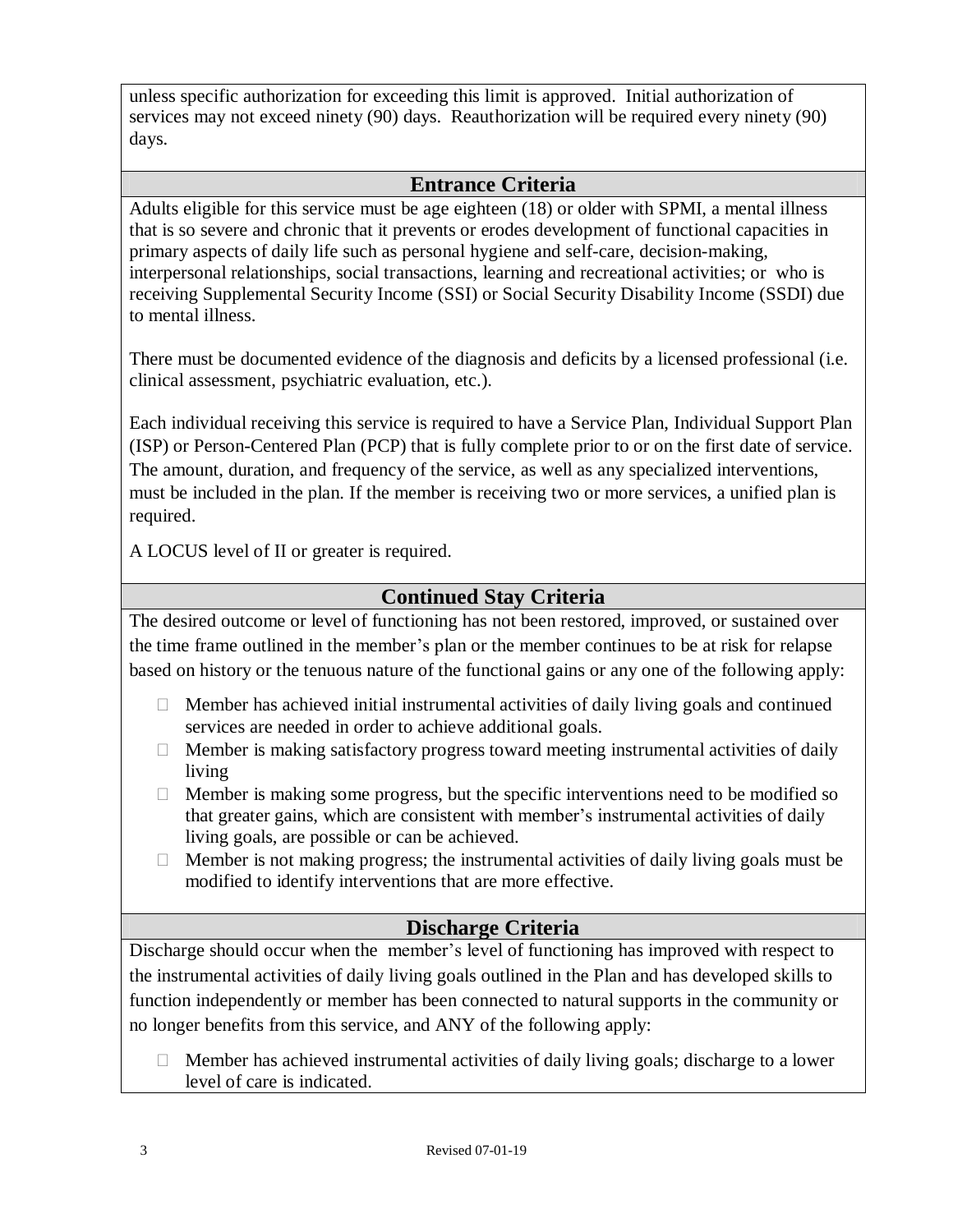- $\Box$  Member is not making progress, or is regressing and all realistic treatment options with this modality have been exhausted.
- $\Box$  Member requires a more intensive level of care
- $\Box$  Member is no longer able to live independently.

#### **Expected Outcomes**

This service includes interventions that address the functional problems associated with complex or complicated conditions related to mental illness. These interventions are strength-based and focused on providing assistance with Instrumental Activities of Daily Living (IADL) including preparing meals, managing money, shopping for household necessities, using the telephone, housecleaning, laundry, transporting the member to access the community, medication management, supervision, and cuing. The goal is to provide coaching to the member in areas of need and fade this support over time.

#### **Service Orders**

A service order for this service must be completed by a Master's level behavioral health professional licensed in the state of North Carolina with at least two years of post-Master's degree experience with the population served. Each service order shall be signed and dated by the authorizing professional and shall indicate the date on which the service was ordered. A service order must be in place prior to or on the day that the service is initially provided in order to bill for the service. The service order is valid for one year from the date of the original service order. Service orders may not be back-dated.

#### **Documentation Requirements**

Minimum standard is a daily full service note that meets the criteria specified in the DMH/DD/SAS Records Management and Documentation Manual (APSM 45-2) and includes, but is not limited to, the following information:

- Member's name
- $\Box$  Service record number
- $\Box$  Medicaid identification number
- $\Box$  Full date of service
- $\Box$  Name of the service provided
- $\Box$  Type of contact (face to face, telephone call, collateral, etc.) Place of service
- $\Box$  Purpose of contact as it relates to the goal(s) on the PCP
- $\Box$  Description of the interventions, treatment, and/or support provided
- $\Box$  Time spent performing the service (i.e. duration) Effectiveness of the intervention and/or the individual's response/progress towards goal(s)
- $\Box$  Signature, credentials and/or job title of the staff providing the service

Refer to DMH/DD/SAS Records Management and Documentation Manual (APSM 45-2) for a complete listing of documentation requirements.

# **Service Exclusions/Limitations**

Individual Support may not be provided at the same time of day as the following services:

- $\Box$  Other 1915(b)(3) services or alternative services
- $\Box$  Other State Plan Medicaid Services that work directly with the person